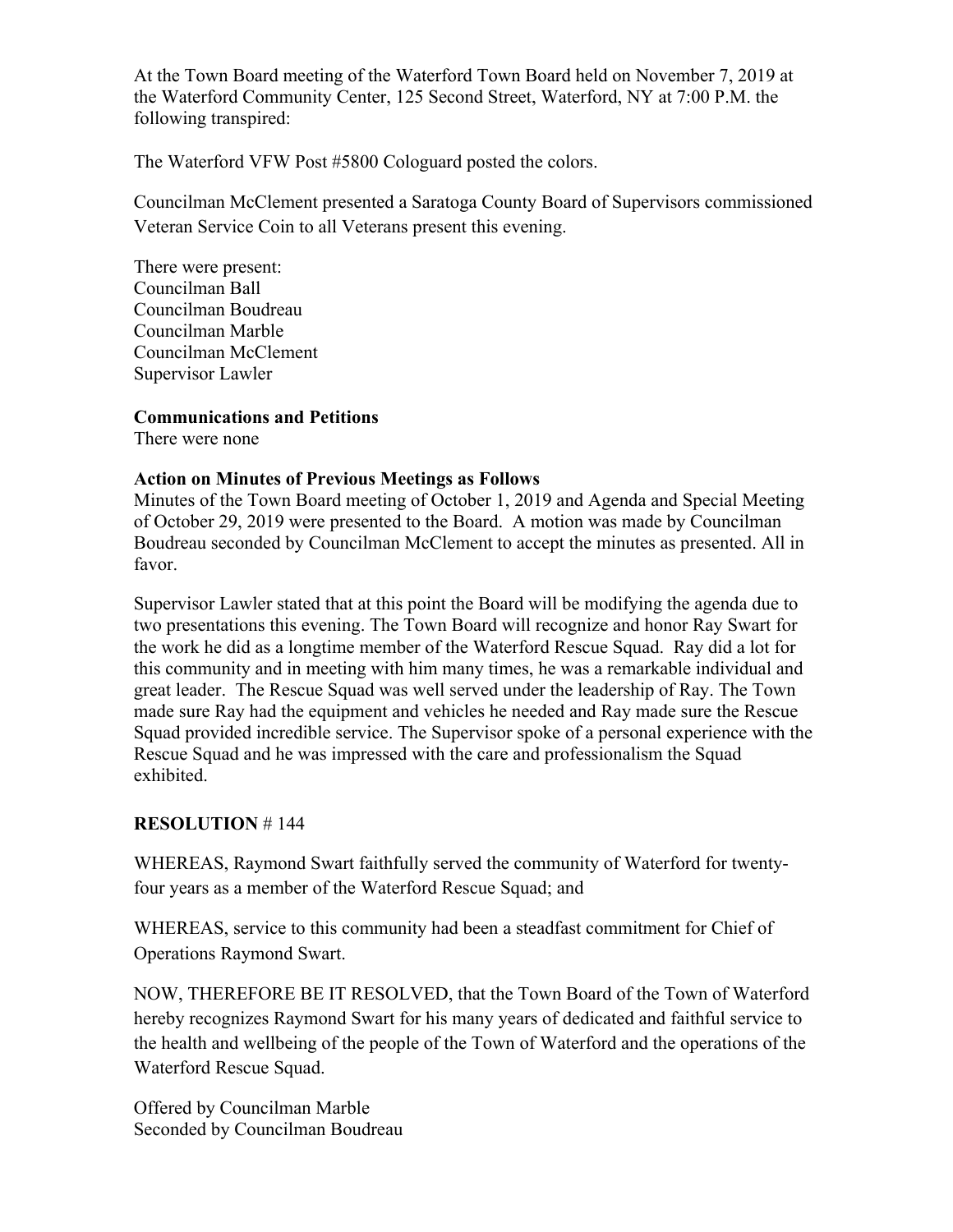Councilman Ball yes Councilman Boudreau yes Councilman Marble yes Councilman McClement yes Supervisor Lawler yes

Supervisor Lawler commented on the commitment Ray had to this community, his family and the Rescue Squad.

Director of Operation Tracey Weir unveiled a memorial plaque that will hang at the Rescue Squad in memory of Ray. Rebecca Swart thanked everyone for their support. Supervisor Lawler thanked all the First Responders who attended this evening.

Supervisor Lawler called on Councilman Marble to assist with the next presentation. The Supervisor spoke about the Waterford Lion's Club and their 80 years of service to the Waterford community.

### **RESOLUTION** #145

WHEREAS, the Motto of Lions Club International is "We Serve" and the Waterford Lions Club is a valuable service club in the community; and

WHEREAS, the Waterford Lions Club was chartered on November 24, 1939, its first president being John C. Cole who served from 1939 to 1941; and

WHEREAS, the Waterford Lions Club is involved with a number of community events including supporting the Waterford Halfmoon School Backpack program, the local food pantries, the KidSight Vision Screening Program, purchasing eye glasses and hearing aids for people in need, supporting Camp Abilities for the blind and visually impaired, and providing a scholarship for a local high school graduate involved in helping their community; and

WHEREAS, with over 1.4 million members internationally, Lion's Club is the largest service organization in the world; now

THEREFORE, BE IT RESOLVED, that the Town Board of the Town of Waterford would like to recognize and honor the Waterford Lions Club on their 80th Anniversary of service to the community of Waterford.

Offered by Councilman Marble Seconded by Councilman Boudreau

Councilman Ball yes Councilman Boudreau yes Councilman Marble yes Councilman McClement yes Supervisor Lawler yes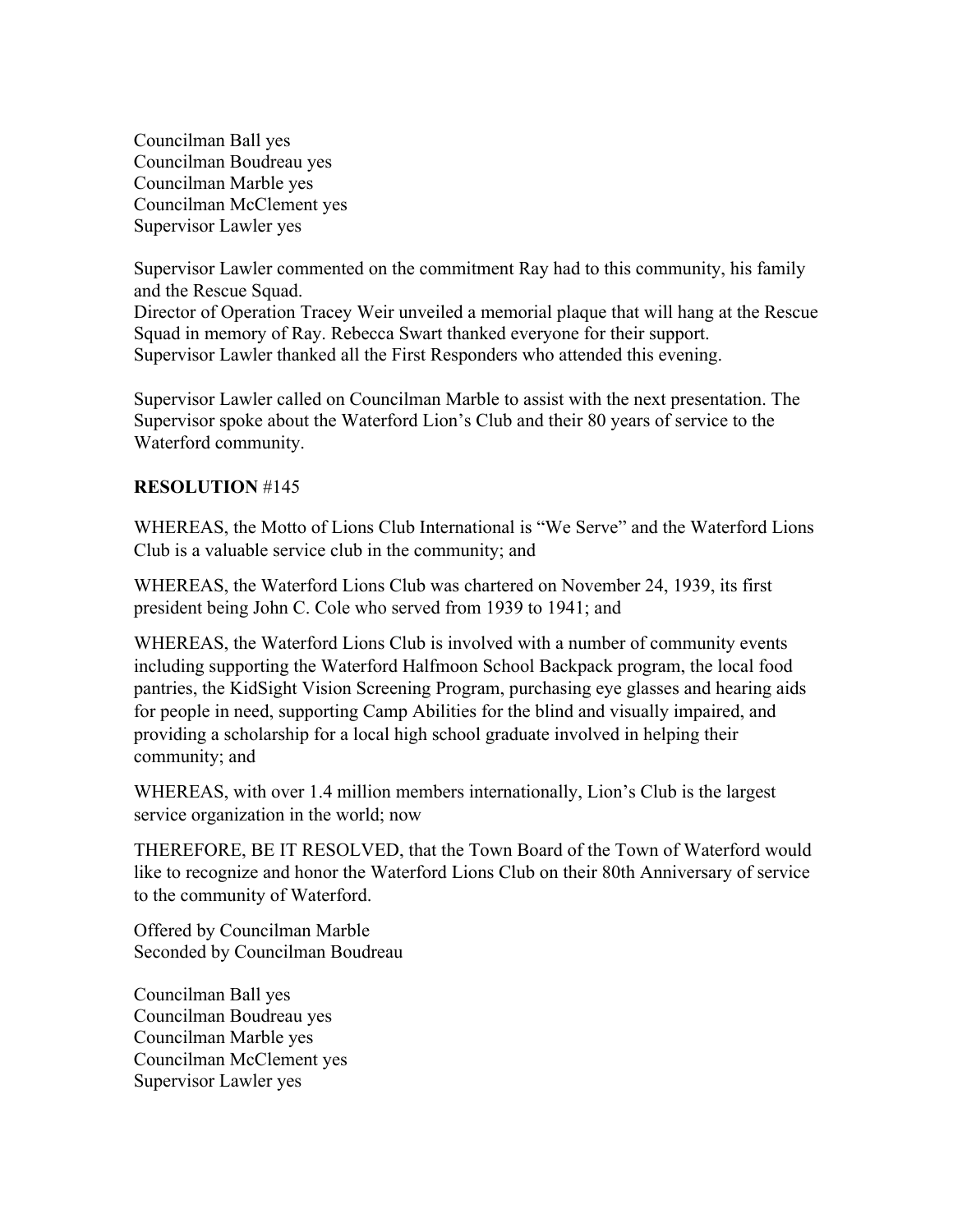Waterford Lions Club President Florence Rizzi commented on a great 80 years and they hope for many more years. Their motto is "to serve"; to do good for the community. They are looking to grow the Waterford Lions Club; they have great members who are very giving.

Supervisor Lawler stated that the Board would take a brief 10-minute adjournment at this time to allow those who wanted to leave to do so and a chance for Ray's family and the members of the Lions Club to talk among themselves. All are more than welcome to stay for the full meeting when the Board reconvenes.

Councilman Boudreau made a motion at 7:25PM to briefly adjourn, seconded by Supervisor Lawler. All voted in favor.

Supervisor Lawler reopened the meeting at 7:40 PM

# **Committee Reports**

### **Financial Report and Submission of Bills and Petty Cash**

Supervisor Lawler read the financial report for the month of October 2019. The petty cash report totaled \$32.15. The audited abstracts totaled \$351,643.73 and the payments in advance of audit totaled \$25,570.47. A motion was made by Councilman Ball and seconded by Councilman Boudreau to accept the reports, pay the bills and reimburse the petty cash account. All in favor.

## **Committee on Seniors, Highways, Wastewater Treatment, Water Authority, and Cemetery.**

Councilman Boudreau read the Highway Department Report for October 2019 as submitted by Highway Superintendent Harry Martel. **T**he Town Highway Department put down 10 ton of black top on pot holes at Waterford Rural Cemetery upper road, Museum Lane and Cappabianca Drive. The highway crew has been out with the towns Leaf Vac since mid-October. We have been getting all town equipment ready for this upcoming winter. The town Parks Department has closed all town parks until next spring. The town's trash drop off program is closed and will reopen next April. The highway department will be picking up yard waste and branches daily and also are picking up leaves with our leaf vac Monday thru Friday until Thanksgiving, weather permitting. I want to remind all town residents when putting your leaves out, please put them on your lawns edge not in the road way. I would also like to remind all town residents about putting acceptable and unacceptable items in their trash containers, if you put any unacceptable items in your cans it will not be picked up until it is removed. If you are in need of a new garbage can or recycling can please call the Town Clerk's office at 518-235-8282. If you have any question please call the Town Highway Garage at 518-235-3413.

The Councilman then read the WPCF Operation Summary for the month of October 2019. 16,000 gallons of sludge was removed to Albany County and 58,000 gallons of sludge was removed to Saratoga County. Alarms answered: 5 which were 5-Storm\high flow issues. Normal Maintenance was performed: Checked all pump stations and cleaned floats as needed. Continued maintenance of outside grounds, equipment, and vehicles. Removed influent primary grease from primary tanks and weirs on weekly basis. Removed grease and debris from Sage Road, Suncrest Drive, Timber Drive, and Fonda Road pump stations with the VAC truck. Foamed up holes and cracks in lower corridor walls to hopefully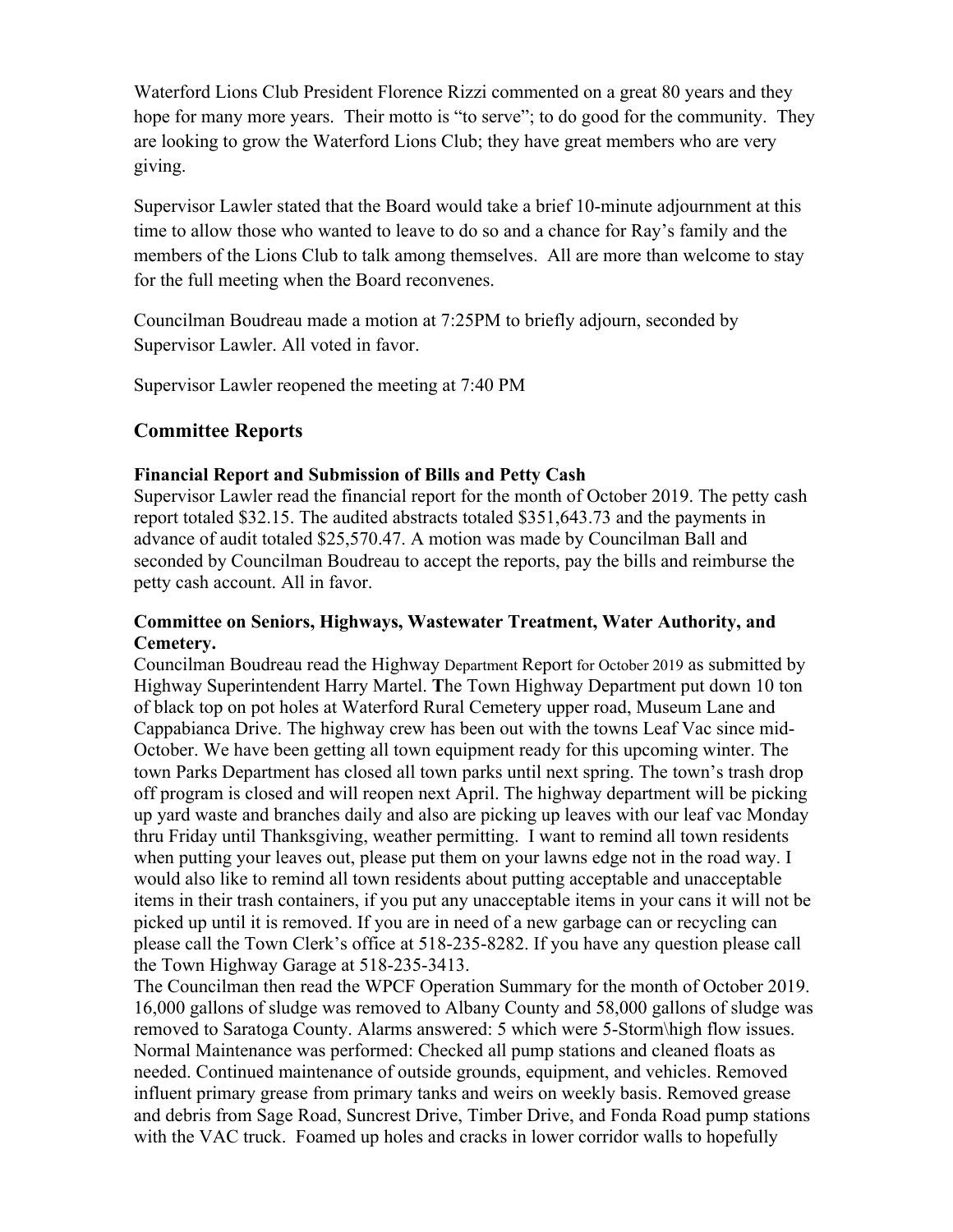eliminate leaks coming from the storm water overflow tanks. Worked with the Highway department to unclog a manhole off of Museum Lane along the old canal. Worked with Troy Belting on the installation of the rebuilt aeration tank #2 mixing unit and helped them add packing and replace bushings on the #2 effluent pump. We repaired a broken effluent water line going to aeration tank #2. Welded up damaged parts and installed a new screen on our sludge dewatering RST. Conducted lateral inspections at #12 Fairview Ave and at #98 Davis Ave. Conducted major cleanup inside and outside of the plant caused by a major rain storm. This report was submitted by Craig F. Falcone, Chief Operator. Councilman Boudreau then read the Monthly Report for the Waterford Water Commissioners. The Water Works delivered 28,590,000 gallons of water during the month. A total of 76 service calls and 41 utility locates were addressed. In addition to calls, the staff installed new AMR water meters, calibrated and maintained equipment, completed weekly safety meetings, monthly water testing and meter reading. The waterworks is continuing a construction project on Saratoga Avenue between Clifton and Fulton Streets to expand the water pipe capacity and to install a new utility metering building to allow for the purchase of water from the City of Cohoes.

The Councilman went on to list the upcoming Museum events: Dashin and Dancin to be held December 7<sup>th</sup> from 7-10 at the Cohoes Music Hall. Music by the Refrigerators. Tickets are \$25.00 and Treasures in the Closet on November 15<sup>th</sup> from 7-9 at the Museum. The update report from Town Historian Russ Vandervoort was then read: He conducted a walking tour of Waterford, he presented to the Waterford Women's Study Group on a Waterford Civil War Veteran, he is also working with the Waterford Bocci League researching their 75th Anniversary. Mr. Vandervoort is also making a presentation Tuesday November 12<sup>th</sup> at the Van Schaick Country Club on behalf of the Waterford Museum on the Great Waterford Bank Robbery of 1872. He will also be speaking at the Brookside Museum in Ballston Spa on Wednesday November 13<sup>th</sup> to present on WWI Veteran Sylvester Howland from Waterford.

### **Committee on Public Safety, Emergency Services, and Liaison to Village**

Councilman Ball read the Police Activity Report for the month of October. There was a total of 311 calls which was comprised of 10 Fire Calls, 11 Domestic Incidents, 25 School Safety Details. There were 16 traffic tickets issued and 8 arrests. Councilman Ball then read the call breakdown by Officer. A report from Waterford Rescue Squad Director of Operations Tracy Weir reports that they received a LUCAS device. It is a mechanical chest compression device that helps improve the quality of chest compressions to sudden cardiac arrest patients. The Rescue Squad has 61 responses for October and to date the Rescue Squad has responded to 758 calls. Councilman Ball then gave an update on the Waterford Fire Departments. The Waterford Fire Department and Peck Hose recently held a mutual training on equipment National Grid donated to the departments to detect gas leaks. There will also be a local competition for the fire trucks participating in the Christmas Parade. Councilman Ball stated that there are current initiatives ongoing to replace a police car and acquire new body/car cameras. The purchase of new tasers is on hold.

### **Committee on Veterans, Grants and Funding, Special Projects, Town Hall and Seniors**

Councilman McClement stated that this past week the  $8<sup>th</sup>$  Annual Revolutionary Run for Veterans was held in Schuylerville. The proceeds benefit the Saratoga County Veterans Trust Fund and they doubled the participation this year. He went on to thank local supporter Momentive and all the volunteers from Waterford. The Councilman then read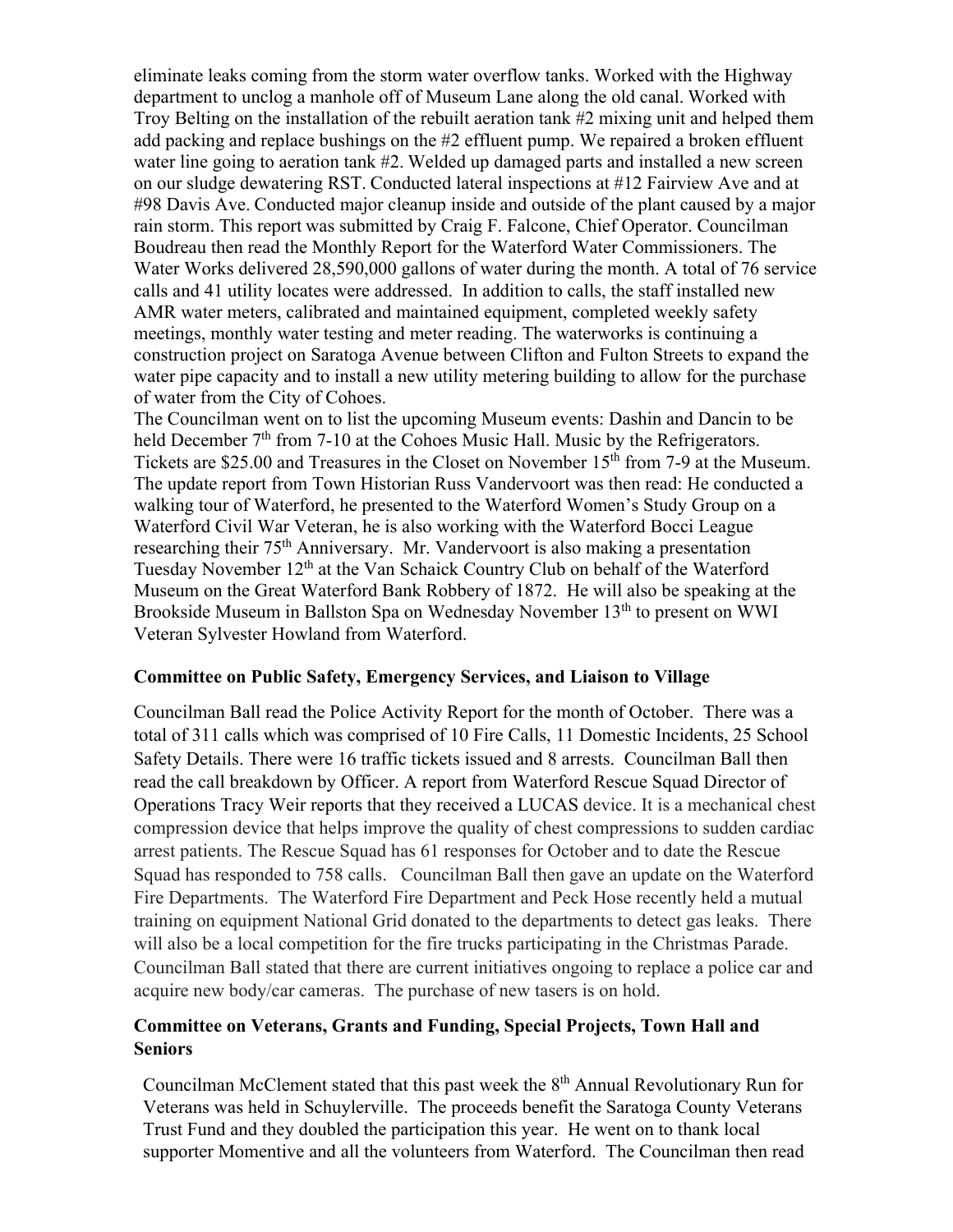the Waterford Seniors Report for October as submitted by Director Mike Mahoney. On Tuesday October 16th the Seniors held their monthly meeting. Plans for upcoming events were discussed. The Seniors had a full bus for a trip to the Grapevine Farms in

Cobleskill on Wednesday November  $6<sup>th</sup>$ . On Monday November 18<sup>th</sup> there will be a shopping trip to Colonie Center, the trip is limited to 24 seats on the bus. Call or sign up at the center 518-235-8500. The Waterford Halfmoon High School will hold the annual appreciation day Thanksgiving dinner and concert for Seniors at the High School on Friday November  $22<sup>nd</sup>$ . The concert will be in the auditorium at 11:45 AM and dinner at 12:15PM in the High School dining room, any Senior interested please call the Senior center for more information and to sign up or call Julie Caulkins at the school 235-0800 ext 3309. On Tuesday November  $26<sup>th</sup>$  there will be a trip to the Racino, call the center to sign up, The Senior Christmas Party will be held at the Center on Sunday December  $15<sup>th</sup>$  the time will be announced. The Seniors have a drop off box for Toys for Tots at the center, new gifts for infants thru 12 years old are appreciated. All toys donated will stay in the local area. The seniors also donated \$200 to the Veterans Toys for Tots and \$300 to St. Catherine's. The Meals on Wheels program served 30 meals at the center for the month of October and delivered 240 meals to Senior homes. The Meals Program is looking for volunteers, anyone interested please call the Meals Program at 518-235-8500 and ask for the Meals Coordinator. The center is open Monday for cards, Tuesday for Pinochle at 10 AM and Bingo 12:30 PM, the grocery bus on Wednesday and cards, Thursday Chair Yoga 10- 11 AM and Bingo 12:30 PM, Friday Texas hold-em and watercolor class. New members are always welcome. For more information call 235-8500. The Seniors wish everyone a Happy Thanksgiving. Councilman McClement then read the Senior Van Report for the month. There were 46 persons transported for a total of 1,229.9 miles.

# **Committee on Youth, Playground, Pool, Festivals, Library, WHUFSD, and Visitor Center**

Councilman Marble read an update from the Waterford Halfmoon School. There is no School on Monday November  $11<sup>th</sup>$  in remembrance of Veteran's Day. BOE meeting November 21<sup>st</sup> On November 22<sup>nd</sup> a Dinner and Concert for Waterford Senior Citizens will be held at 11:45AM. Contact the Superintendent's Office to sign up. Thanksgiving break November 27-29. The Councilwoman then read the Waterford Library report for October. The Library will be hosting a board game program on Friday Nov  $8<sup>th</sup>$  in celebration of International Games Week. There will be 2 sessions, one for children from 3-5 pm and one for teens and adults from 5-8 pm. There will be age appropriate games available at each session. Call Liz at library for more information. The Library will be closed on Monday November 11 for Veterans Day. The Library Board and staff wishes to acknowledge and thank the Friends of the Library for all their support and hard work this year. They may be small in numbers but mighty in effort and results. Councilman Marble then stated that the Annual Christmas Parade and tree lighting will be held on Saturday November 30 at 6 pm. Everyone is welcome to join in. If your organization would like to participate or didn't receive the invitation, please contact the Park and Rec Director at 518- 527-1740 to let her know you are coming. Santa will hanging around after the tree lighting to visit and have photos. Hot chocolate will also be provided. Hope to see you there.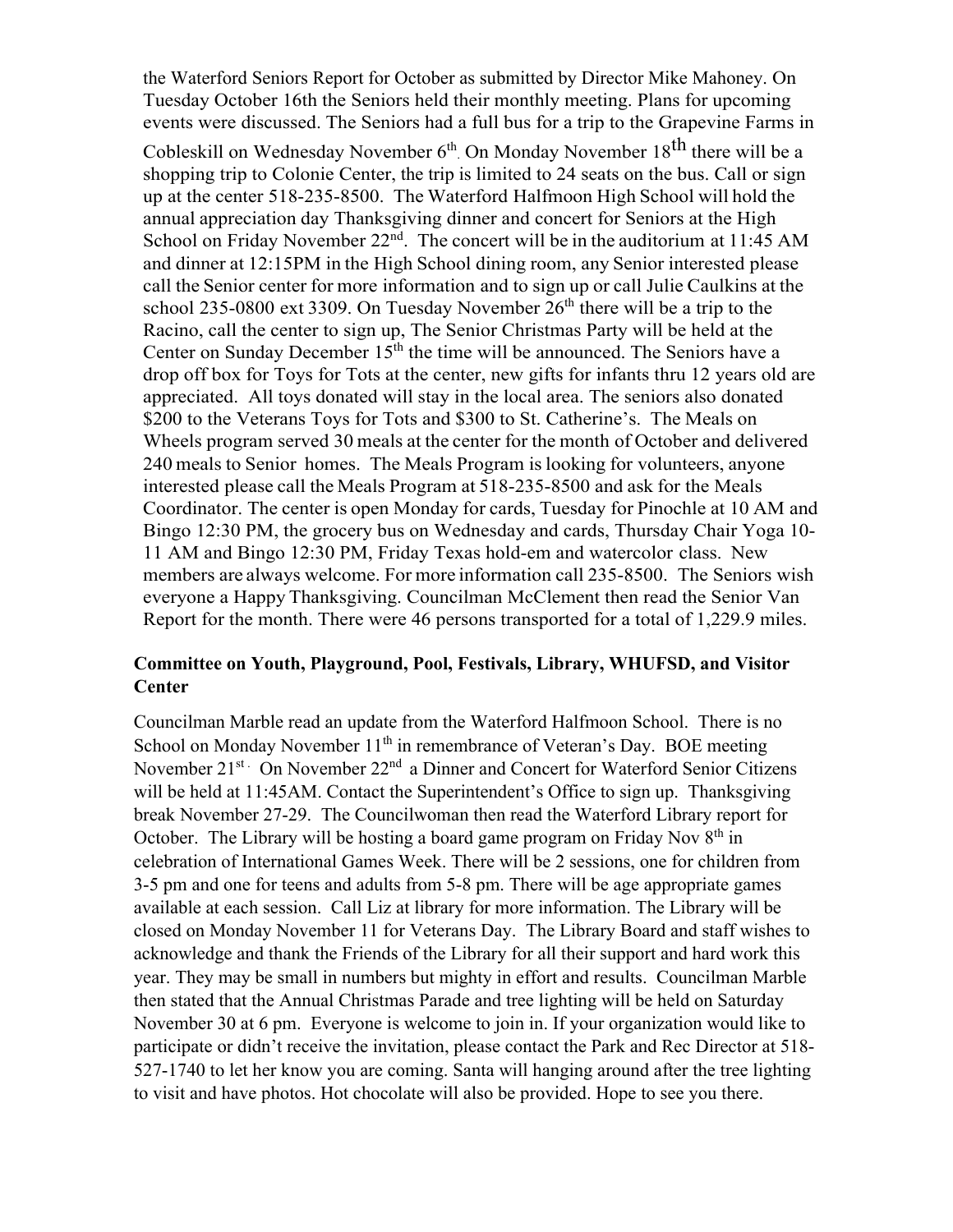### **General Orders**

### **RESOLUTION** #146

RESOLVED, that the Town Board hereby approves the Preliminary Budget as the Adopted Budget for 2020.

Offered by Councilman Boudreau Seconded by Councilman Marble

Councilman Ball yes Councilman Boudreau yes Councilman Marble yes Councilman McClement yes Supervisor Lawler yes

### **RESOLUTION** #147

RESOLVED, that all eligible employees be and they are hereby authorized to attend the Association of Towns Annual Training and Meeting in New York City on February 16th-19th, 2020 and they are hereby afforded a cash advance of \$300.00

Offered by Councilman Boudreau Seconded by Councilman McClement

Councilman Ball yes Councilman Boudreau yes Councilman Marble yes Councilman McClement yes Supervisor Lawler yes

#### **RESOLUTION** #148

RESOLVED, that the Planning Board and Zoning Board members be and they are hereby authorized to attend the Annual Saratoga County Planning and Zoning Conference on Wednesday, February 5<sup>th,</sup> 2020 to be held at the Saratoga Springs City Center.

Offered by Councilman Marble Seconded by Councilman Boudreau

Councilman Ball yes Councilman Boudreau yes Councilman Marble yes Councilman McClement yes Supervisor Lawler yes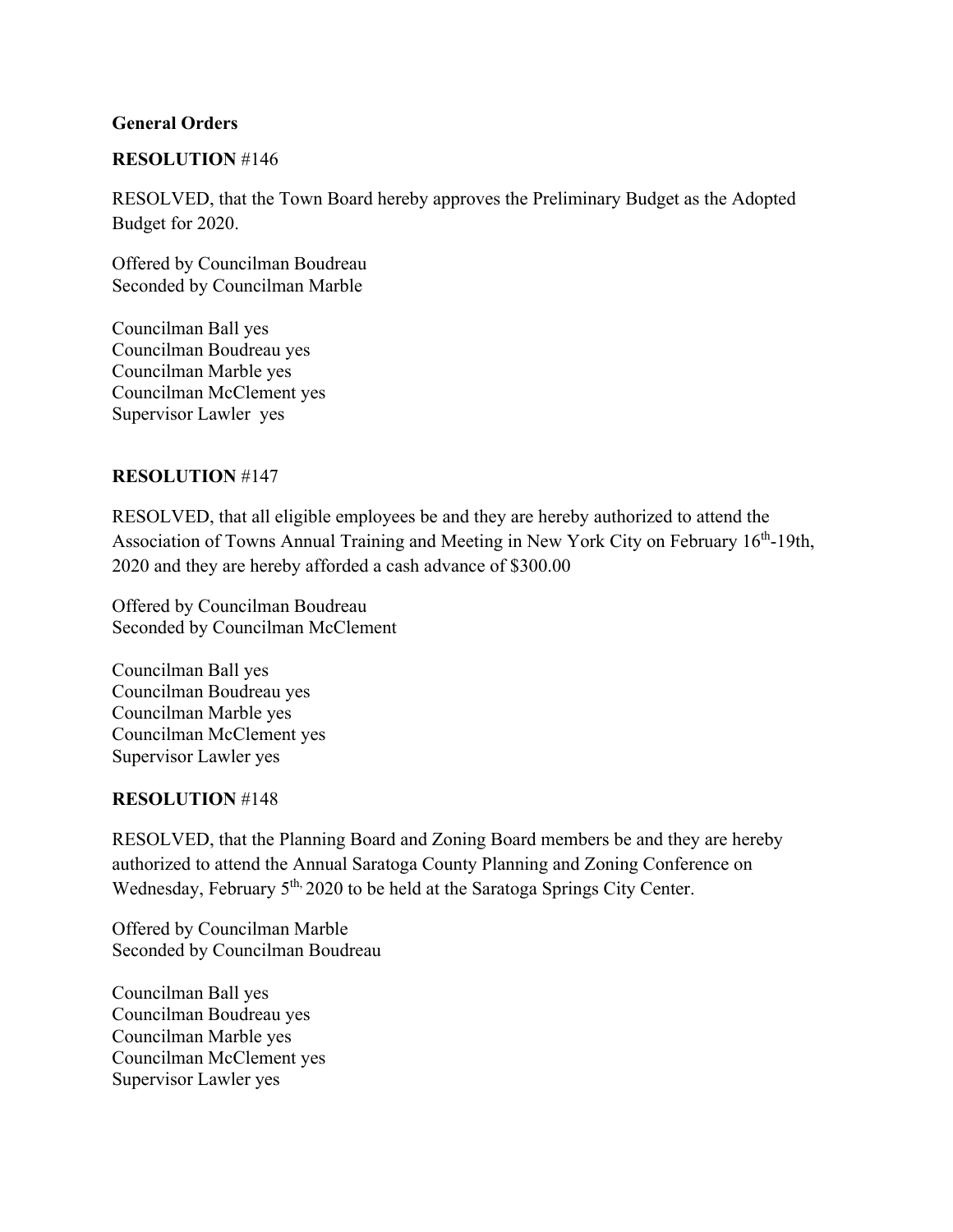#### **RESOLUTION** #149

Be it resolved that the Town Board of the Town of Waterford hereby authorizes the Town Supervisor to execute an agreement with Hadjioannou & Associates to conduct an annual audit of the Waterford Town Court for Fiscal Years 2019 & 2020 at a maximun cost of \$2,000.00 for each year.

Offered by Councilman Ball Seconded by Councilman Marble

Councilman Ball yes Councilman Boudreau yes Councilman Marble yes Councilman McClement yes Supervisor Lawler yes

#### **RESOLUTION** # 150

### **BOND RESOLUTION OF THE TOWN BOARD OF THE TOWN OF WATERFORD, SARATOGA COUNTY, NEW YORK (THE "TOWN"), AUTHORIZING THE ISSUANCE OF UP TO \$35,000 IN SERIAL BONDS OF THE TOWN TO FINANCE THE COST OF THE ACQUISITION OF ONE REPLACEMENT VEHICLE FOR USE BY THE TOWN'S POLICE DEPARTMENT**

WHEREAS, the Town Board of the Town of Waterford (the "Town Board") is considering the acquisition of one replacement vehicle for use by the Town's Police Department (the "Project"); and

WHEREAS, the Town Board now wishes to appropriate funds for the Project and to authorize the issuance of the Town's serial bonds or bond anticipation notes to finance said appropriation.

THE TOWN BOARD OF THE TOWN OF WATERFORD, SARATOGA COUNTY, NEW YORK (the "Town") HEREBY RESOLVES (by the affirmative vote of not less than twothirds of all the members of such body), AS FOLLOWS:

SECTION 1. The Town is hereby authorized to issue \$35,000 principal amount of serial bonds (including, without limitation, statutory installment bonds) pursuant to the provisions of the Local Finance Law, constituting Chapter 33-a of the Consolidated Laws of the State of New York (the "Law") to finance the estimated cost of one replacement vehicle for use by the Town's Police Department.

SECTION 2. It is hereby determined that the maximum estimated cost of the aforementioned specific object or purpose is \$35,000, said amount is hereby appropriated therefore and the plan for the financing thereof shall consist of (i) the issuance of the \$35,000 in serial bonds of the Town authorized to be issued pursuant to Section 1 of this resolution, or bond anticipation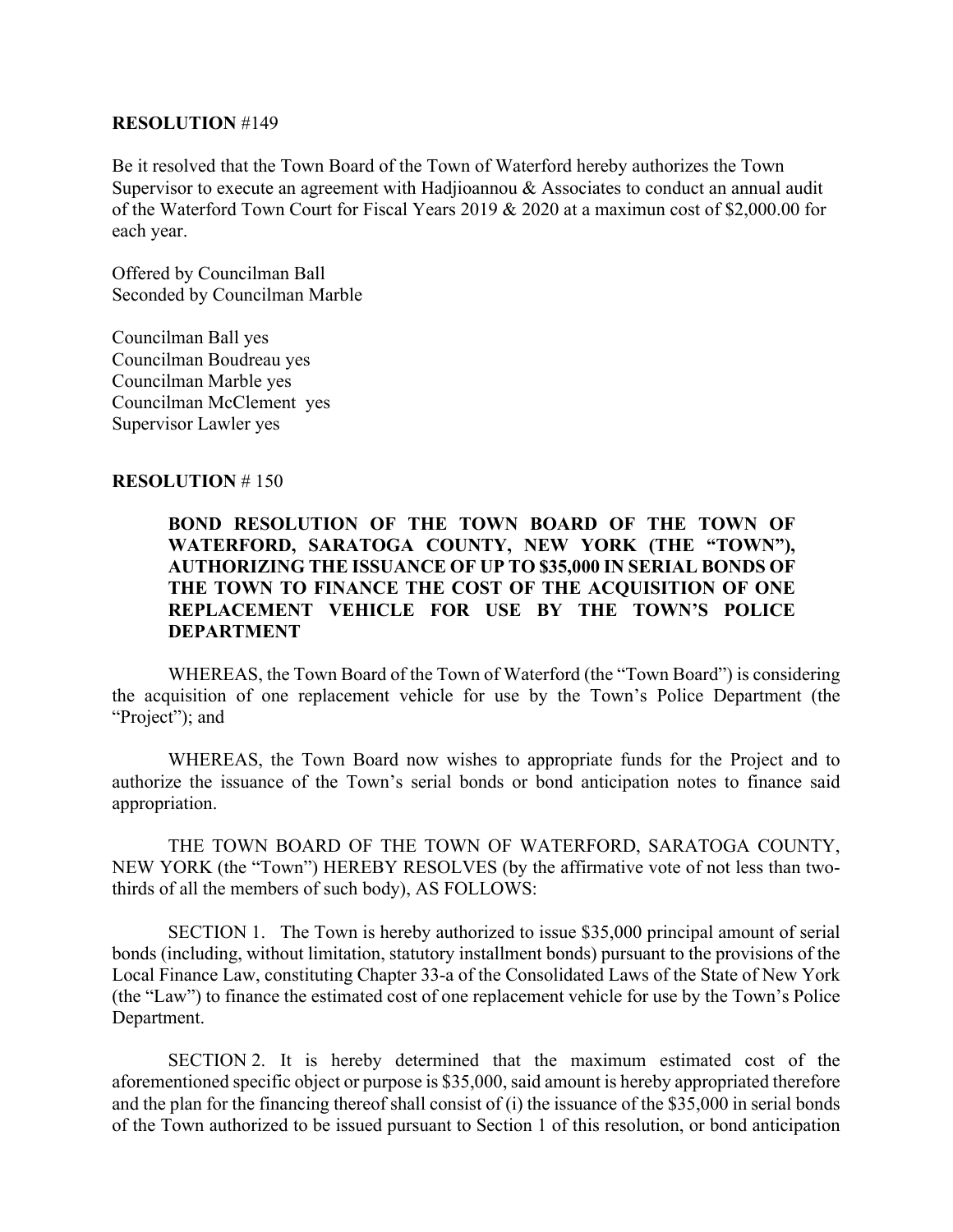notes issued in anticipation of such serial bonds, and (ii) the levy and collection of taxes on all the taxable real property in the Town to pay the principal of said bonds and the interest thereon as the same shall become due and payable.

SECTION 3. It is hereby determined that the period of probable usefulness of the aforementioned specific objects or purposes is three (3) years, pursuant to subdivision 77(first). of paragraph a. of Section 11.00 of the Law.

SECTION 4. The final maturity of the bonds herein authorized to be issued shall not be in excess of five (5) years measured from the date of issuance of the first serial bond or bond anticipation note issued pursuant to this resolution.

SECTION 5. The temporary use of available funds of the Town, not immediately required for the purpose or purposes for which the same were borrowed, raised or otherwise created, is hereby authorized pursuant to Section 165.10 of the Law, for the capital purposes described in Section 1 of this resolution. The Town shall reimburse such expenditures with the proceeds of the bonds or bond anticipation notes authorized by Section 1 of this resolution. This resolution shall constitute a declaration of "official intent" to reimburse the expenditures authorized by Section 1 hereof with the proceeds of the bonds and bond anticipation notes authorized herein, as required by United States Treasury Regulations Section 1.150-2.

SECTION 6. Each of the serial bonds authorized by this resolution and any bond anticipation notes issued in anticipation of said bonds shall contain the recital of validity prescribed by Section 52.00 of the Law and said serial bonds and any bond anticipation notes issued in anticipation of said bonds shall be general obligations of the Town, payable as to both principal and interest by a general tax upon all the real property within the Town without legal or constitutional limitation as to rate or amount. The faith and credit of the Town are hereby irrevocably pledged to the punctual payment of the principal and interest on said serial bonds and bond anticipation notes and provisions shall be made annually in the budget of the Town by appropriation for (a) the amortization and redemption of the bonds and bond anticipation notes to mature in such year and (b) the payment of interest to be due and payable in such year.

SECTION 7. Subject to the provisions of this resolution and of the Law, pursuant to the provisions of Section 30.00 relative to the authorization of the issuance of bond anticipation notes or the renewals of said obligations and of Section 21.00, Section 50.00, Section 54.90, Sections 56.00 through 60.00 and Sections 62.10 and 63.00 of the Law, the powers and duties of the Town Board relative to authorizing serial bonds and bond anticipation notes and prescribing terms, form and contents as to the sale and issuance of bonds herein authorized, including without limitation the determination of whether to issue bonds having substantially level or declining debt service and all matters relating thereto, and of any bond anticipation notes issued in anticipation of said bonds, and the renewals of said bond anticipation notes, are hereby delegated to the Town Supervisor of the Town, the chief fiscal officer of the Town (the "Town Supervisor"). Further, pursuant to subdivision b. of Section 11.00 of the Law, in the event that bonds to be issued for the object or purpose authorized by this resolution are combined for sale, pursuant to subdivision c. of Section 57.00 of the Law, with bonds to be issued for one or more objects or purposes authorized by other resolutions of the Town, then the power of the Town Board to determine the "weighted average period of probable usefulness" (within the meaning of subdivision a. of Section 11.00 of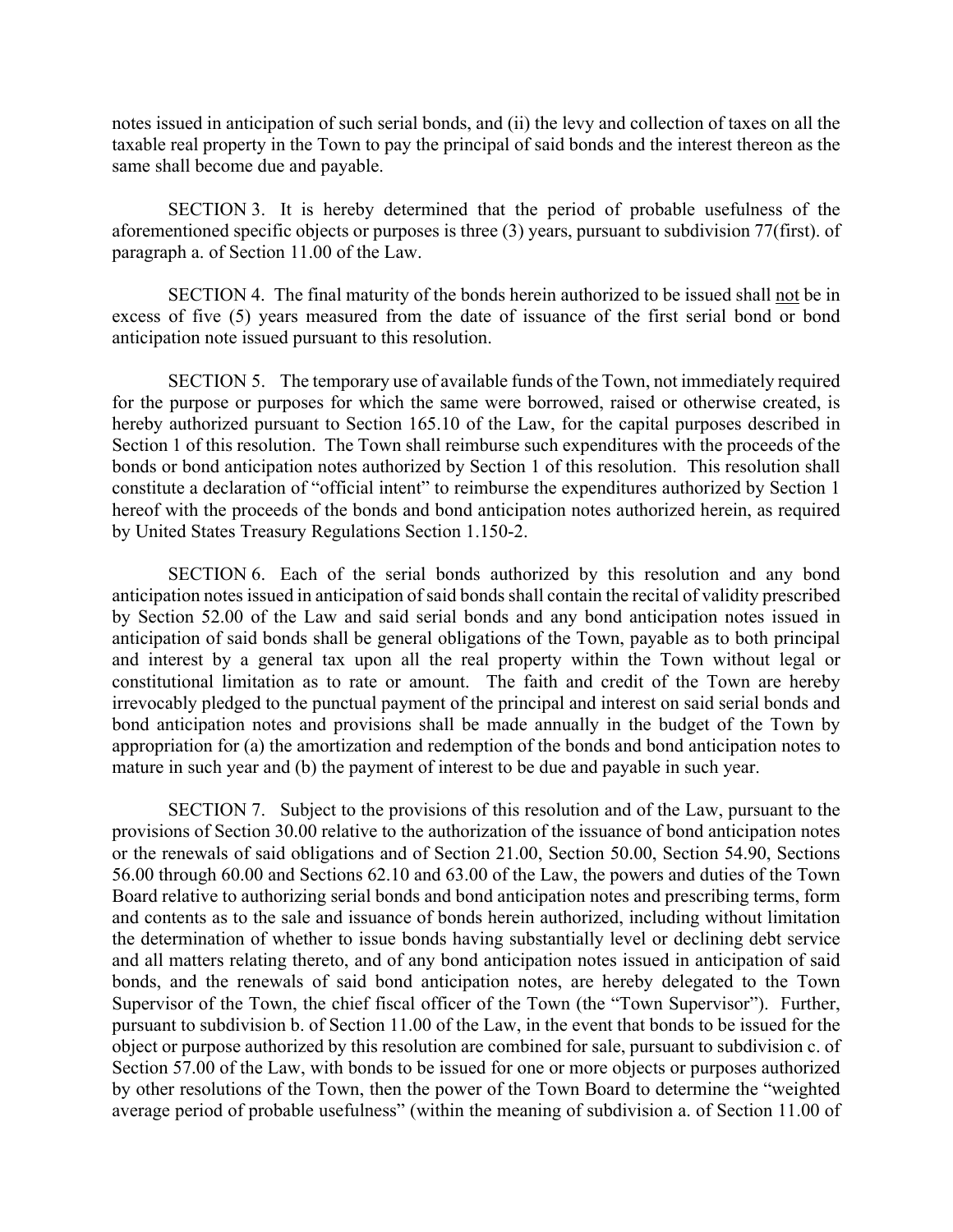the Law) for such combined objects or purposes is hereby delegated to the Town Supervisor, as the chief fiscal officer of the Town.

SECTION 8. The Town Supervisor of the Town is hereby further authorized to take such actions and execute such documents as may be necessary to ensure the continued status of the interest on the bonds authorized by this resolution and any notes issued in anticipation thereof, as excludable from gross income for federal income tax purposes pursuant to Section 103 of the Internal Revenue Code of 1986, as amended (the "Code") and to designate the bonds authorized by this resolution and any notes issued in anticipating thereof, if applicable, as "qualified taxexempt obligations" in accordance with Section  $265(b)(3)(B)(i)$  of the Code.

SECTION 9. The intent of this resolution is to give the Town Supervisor sufficient authority to execute those applications, agreements and instruments, or to do any similar acts necessary to affect the issuance of the aforesaid serial bonds or bond anticipation notes without resorting to further action of this Town Board.

SECTION 10. The Town Board hereby determines that the Project constitutes a "Type II" action within the meaning of the State Environmental Quality Review Act and the regulations of the New York State Department of Environmental Conservation thereunder (collectively, "SEQRA") and that no further action under SEQRA with respect to the Project need be taken by the Town Board as a condition precedent to the adoption of this resolution.

SECTION 11. The validity of the bonds authorized by this resolution and of any bond anticipation notes issued in anticipation of said bonds may be contested only if:

(a) such obligations are authorized for an object or purpose for which the Town is not authorized to expend money; or

(b) the provisions of law which should be complied with at the date of the publication of such resolution are not substantially complied with,

and an action, suit or proceeding contesting such validity is commenced within twenty (20) days after the date of such publication; or

(c) such obligations are authorized in violation of the provisions of the Constitution.

SECTION 12. The Town Clerk is hereby authorized and directed to cause a copy of this resolution, or a summary thereof, to be published, together with a notice attached in substantially the form as prescribed in Section 81.00 of the Law, in the official newspaper(s) of the Town for such purpose.

SECTION 13. This resolution shall take effect immediately

Offered by Councilman Ball Seconded by Councilman McClement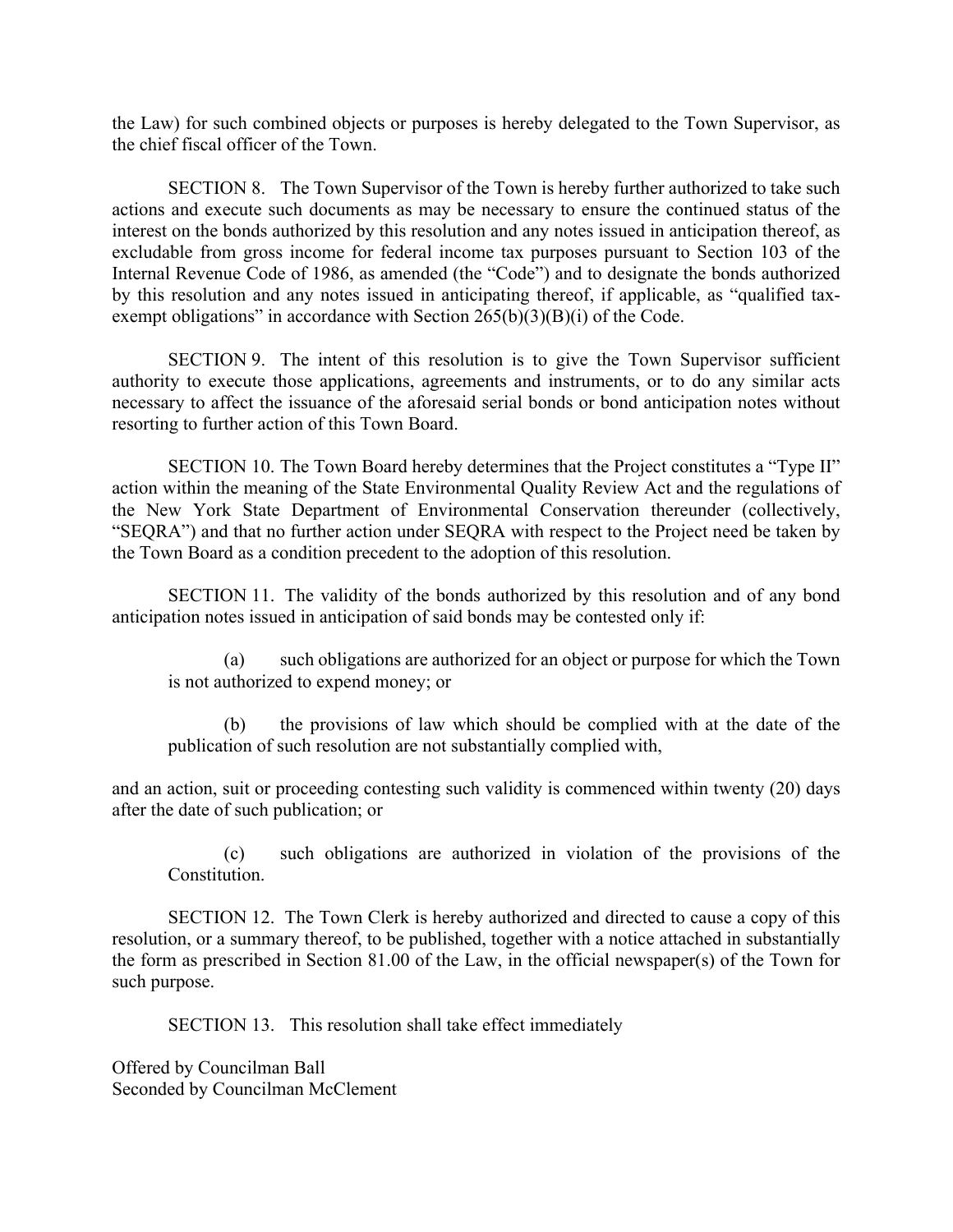Councilman Ball yes Councilman Boudreau yes Councilman Marble yes Councilman McClement yes Supervisor Lawler yes

### **RESOLUTION** #151

RESOLVED, that the Town Board of the Town of Waterford hereby authorizes the purchase of a 2020 Dodge Charger Pursuit from Robert Green Auto & Truck Inc. as per NYS Contract Pricing for Mini-Bid #19100027. Bid Price - \$27,594.04.

Offered by Councilman Ball Seconded by Councilman Boudreau

Councilman Ball yes Councilman Boudreau yes Councilman Marble yes Councilman McClement yes Supervisor Lawler yes

#### **RESOLUTION**# 152

RESOLVED, that the Supervisor be and he is hereby authorized to sign an equipment rental and services agreement with Pan American Dragon Boat Association in the amount of \$11,120.00.

Offered by Councilman Marble Seconded by Councilman McClement

Councilman Ball yes Councilman Boudreau yes Councilman Marble yes Councilman McClement yes Supervisor Lawler yes

#### **RESOLUTION** # 153

RESOLVED, that the Town Board of the Town of Waterford hereby authorizes the Town Supervisor to execute the Plan Management Agreement with Benetech, Inc. Benetech, Inc will serve as Benefits Plan Manager for the Town of Waterford related to the following services: Benefits Management Services, Affordable Care Act Compliance Services, Affordable Care Act Administrative Services, Health Reimbursement Arrangement (HRA) Administrative Services, Dependent Eligibility Auditing Services and COBRA Administrative Services.

Offered by Councilman Ball Seconded by Councilman McClement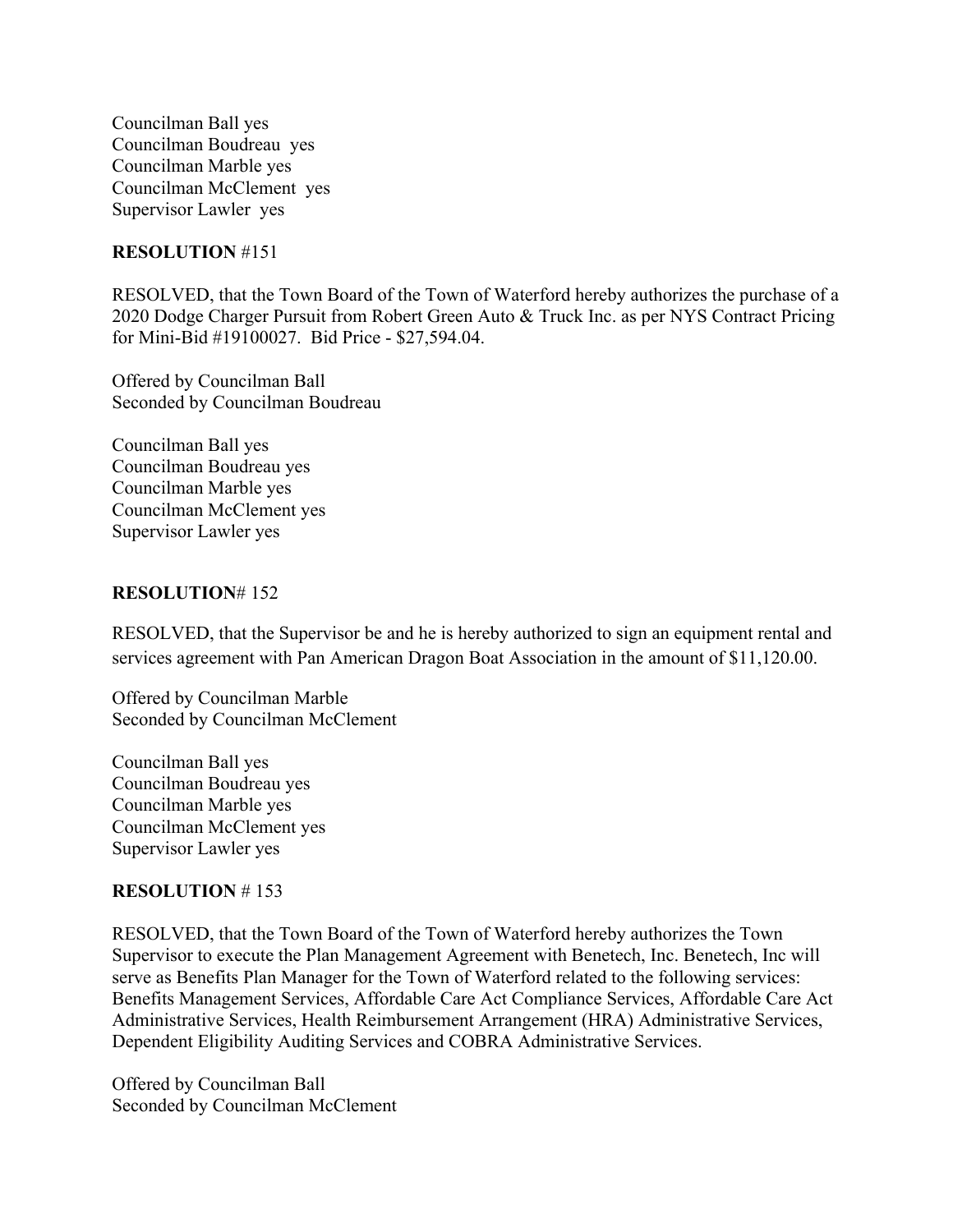Councilman Ball yes Councilman Boudreau yes Councilman Marble yes Councilman McClement yes Supervisor Lawler yes

### **RESOLUTION** # 154

RESOLVED, that Jeffrey Cleary be and he is hereby reappointed as Canal Visitor Center Directoreffective December 1, 2019 at a salary of \$52,000 to be paid in weekly installments without the necessity of preaudit by the Town Board.

Offered by Councilman Marble Seconded by Councilman Boudreau

Councilman Ball yes Councilman Boudreau yes Councilman Marble yes Councilman McClement yes Supervisor Lawler yes

### **RESOLUTION** # 155

WHEREAS, the Town of Waterford, with the assistance from Hagerty Consulting, has gathered information and prepared the Saratoga County Hazard Mitigation Plan; and

WHEREAS, the Saratoga County Hazard Mitigation Plan has been prepared in accordance with the Disaster Mitigation Act of 2000; and

WHEREAS, the Town of Waterford is a local unit of government that has afforded the citizens an opportunity to comment and provide input in the Plan and the actions in the Plan; and

WHEREAS, the Town of Waterford have reviewed the Plan and affirms that the Plan will be updated no less than every five years;

NOW THEREFORE, BE IT RESOLVED by the WaterfordTown Board that the Town of Waterford adopts the Saratoga County Hazard Mitigation Plan as this jurisdiction's NaturalHazard Mitigation Plan, and resolves to execute the actions in the Plan.

Offered by Councilman Ball Seconded by Councilman Boudreau

Councilman Ball yes Councilman Boudreau yes Councilman Marble yes Councilman McClement yes Supervisor Lawler yes